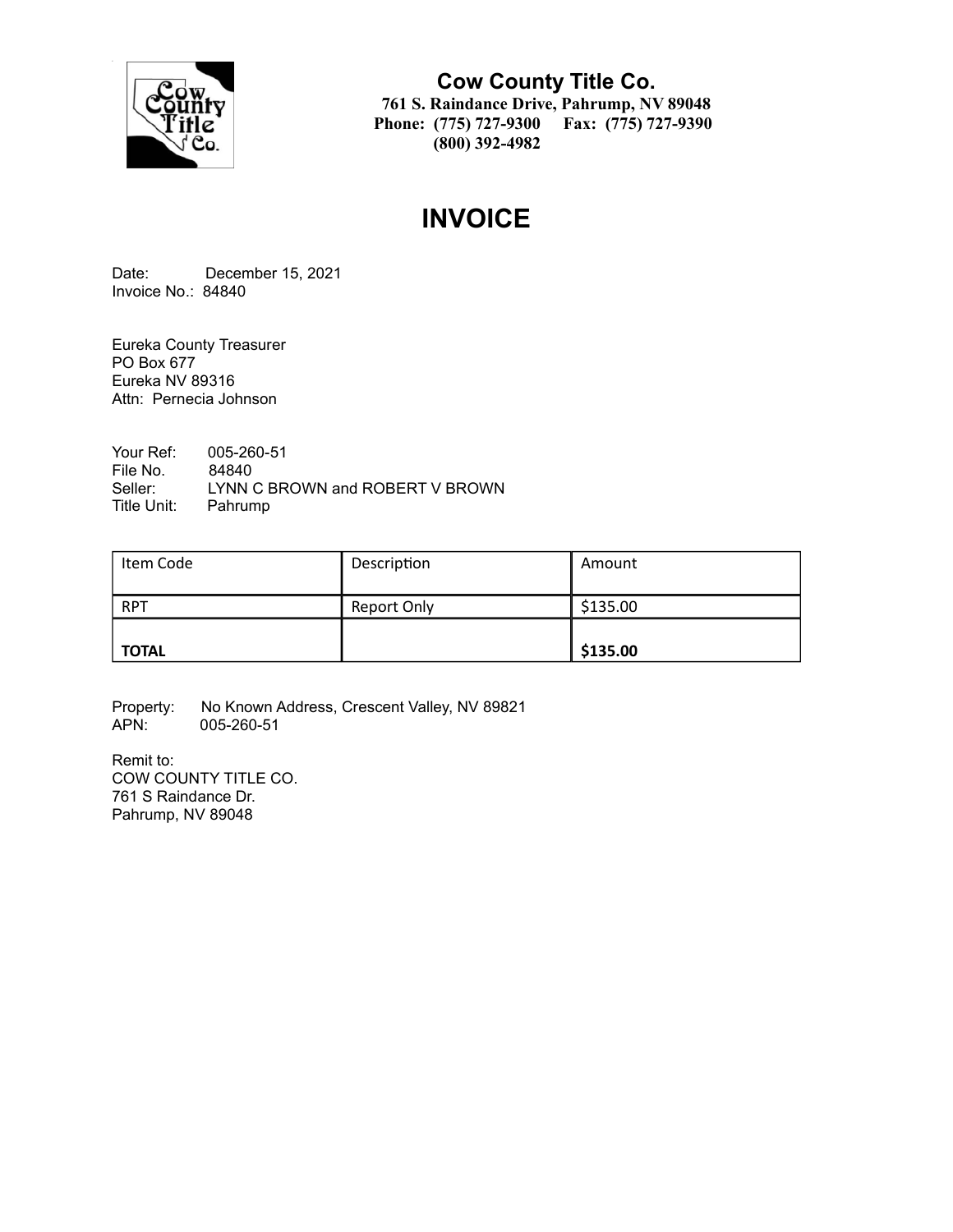

**Cow County Title Co. 761 S. Raindance Drive, Pahrump, NV 89048 Phone: (800) 392-4982 Fax: (775) 727-9390**

# **Original TITLE REPORT**

### **ORDER NUMBER: 84840**

**REPORT ONLY**

Eureka County Treasurer PO Box 677 Eureka, NV 89316 Attn: Pernecia Johnson RE:

Assessor Parcel No.: 005-260-51

Today's Date: December 15, 2021

Please read the exceptions shown in this report carefully. The exceptions are meant to provide you with notice of matters which may affect title to the herein described property.

It is important to note that this title report is not a written guaranty or warranty as to the condition of title and may not list all liens, defects, and encumbrances affecting title to the land.

Dated as of December 08, 2021 at 7:30 a.m.

**PROPERTY ADDRESS:** No Known Address

Crescent Valley, NV 89821

Authorize nature

Typist's Initials: tl Nancy L. Steib, Assistant NLSteib@CowCountyTitle.com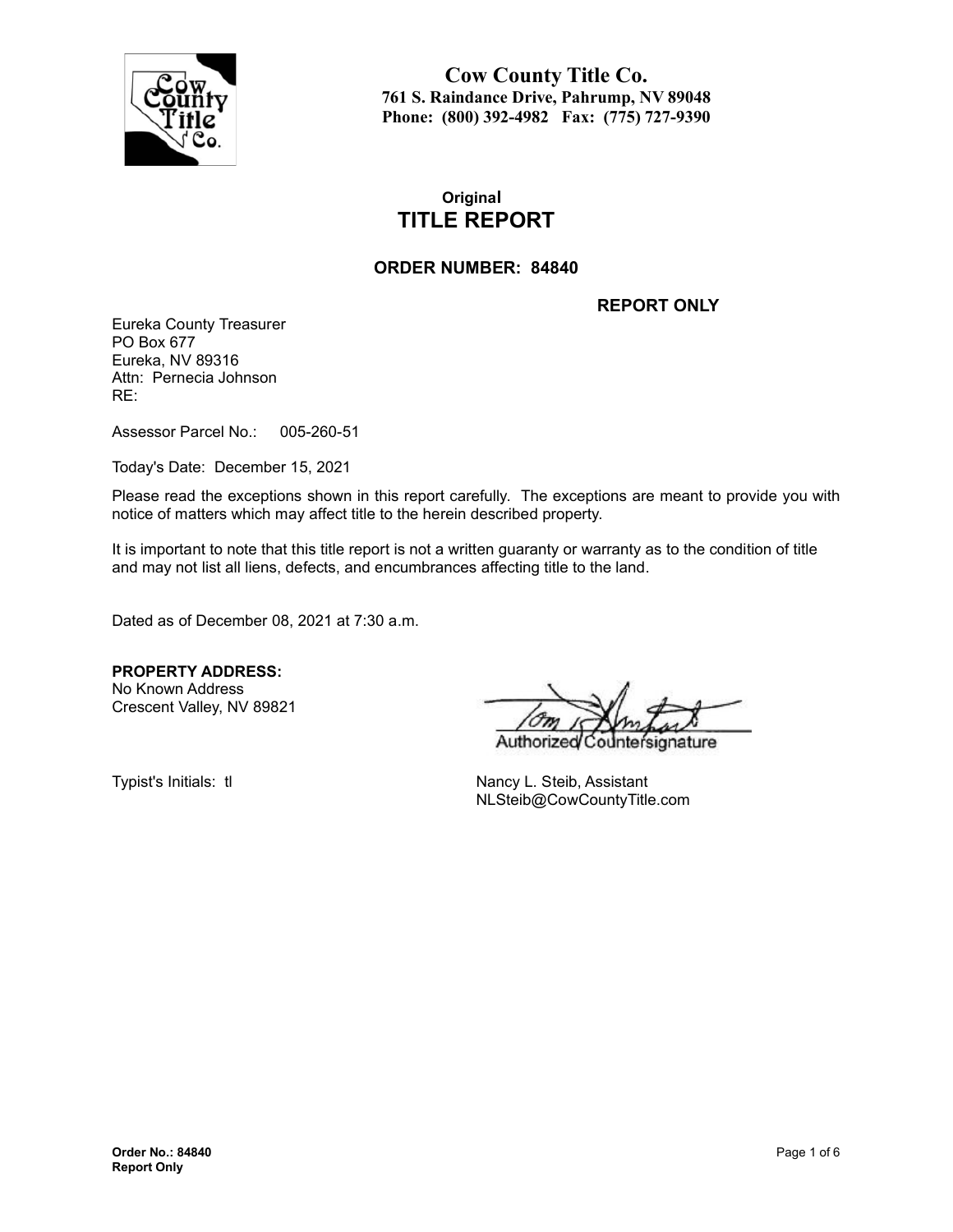The estate or interest in the land hereinafter described or referred to covered by this report is:

FEE

Title to said estate or interest at the date hereof is vested in:

PERNECIA JOHNSON, Treasurer of the County of Eureka, State of Nevada in trust for the use and benefit of the State of Nevada and the County of Eureka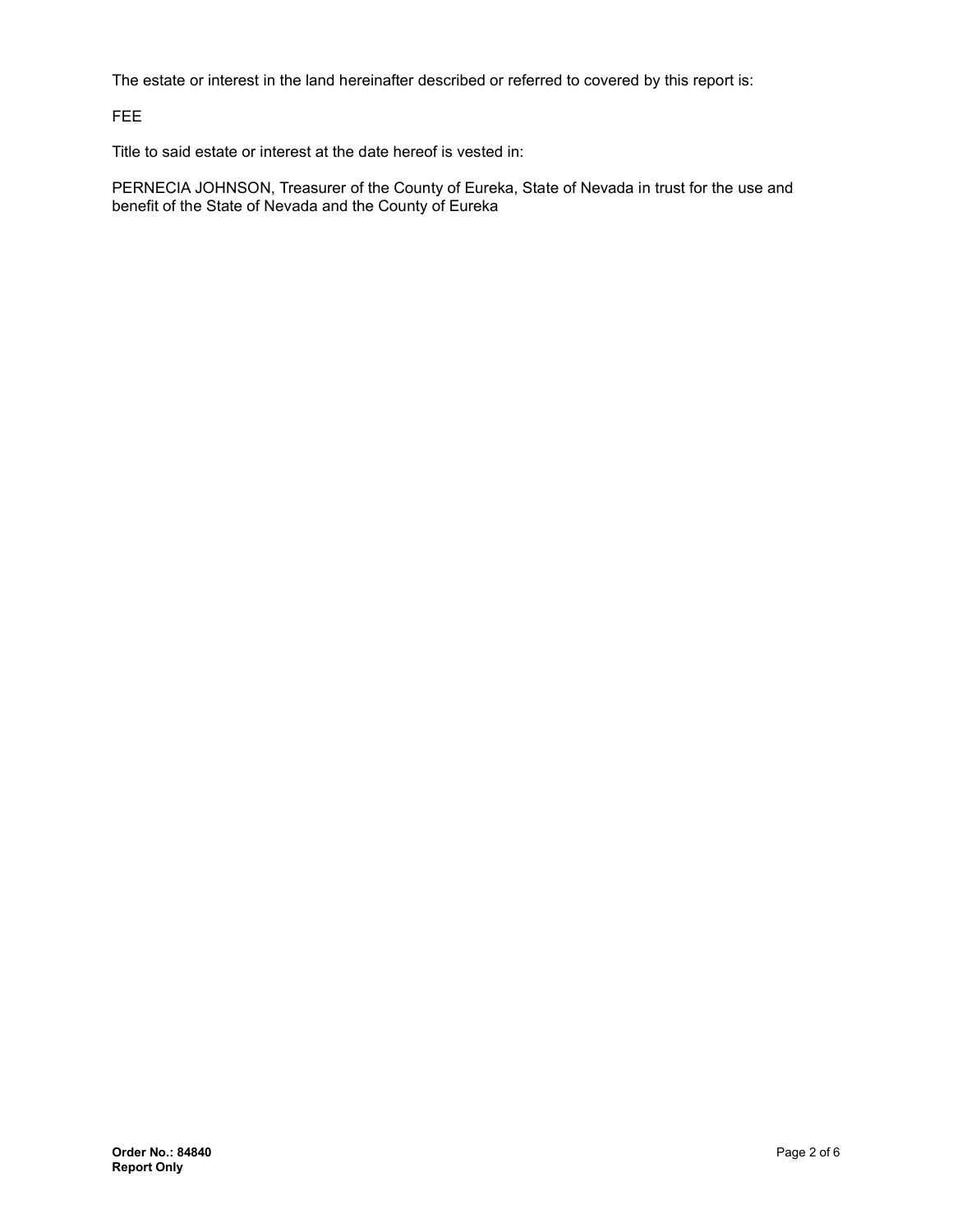# **LEGAL DESCRIPTION**

The land referred to herein is described as follows:

All that certain real property situate in the County of Eureka, State of Nevada, described as follows:

#### **TOWNSHIP 30 NORTH, RANGE 49 EAST, M.D.B. & M.**

Section 11: Northwest Quarter (NW1/4) of the Southwest Quarter (SW 1/4)

EXCEPTING THEREFROM: 90% of all coal, oil, gas and other minerals including the right of entry as reserved by STRATHEARN CATTLE CO., a Corporation in Deed recorded May 25, 1959 in Book 25 of Deeds, page 297 as File No. 34183, Eureka County, Nevada records.

ASSESSOR'S PARCEL NUMBER FOR 2021 - 2022: 005-260-51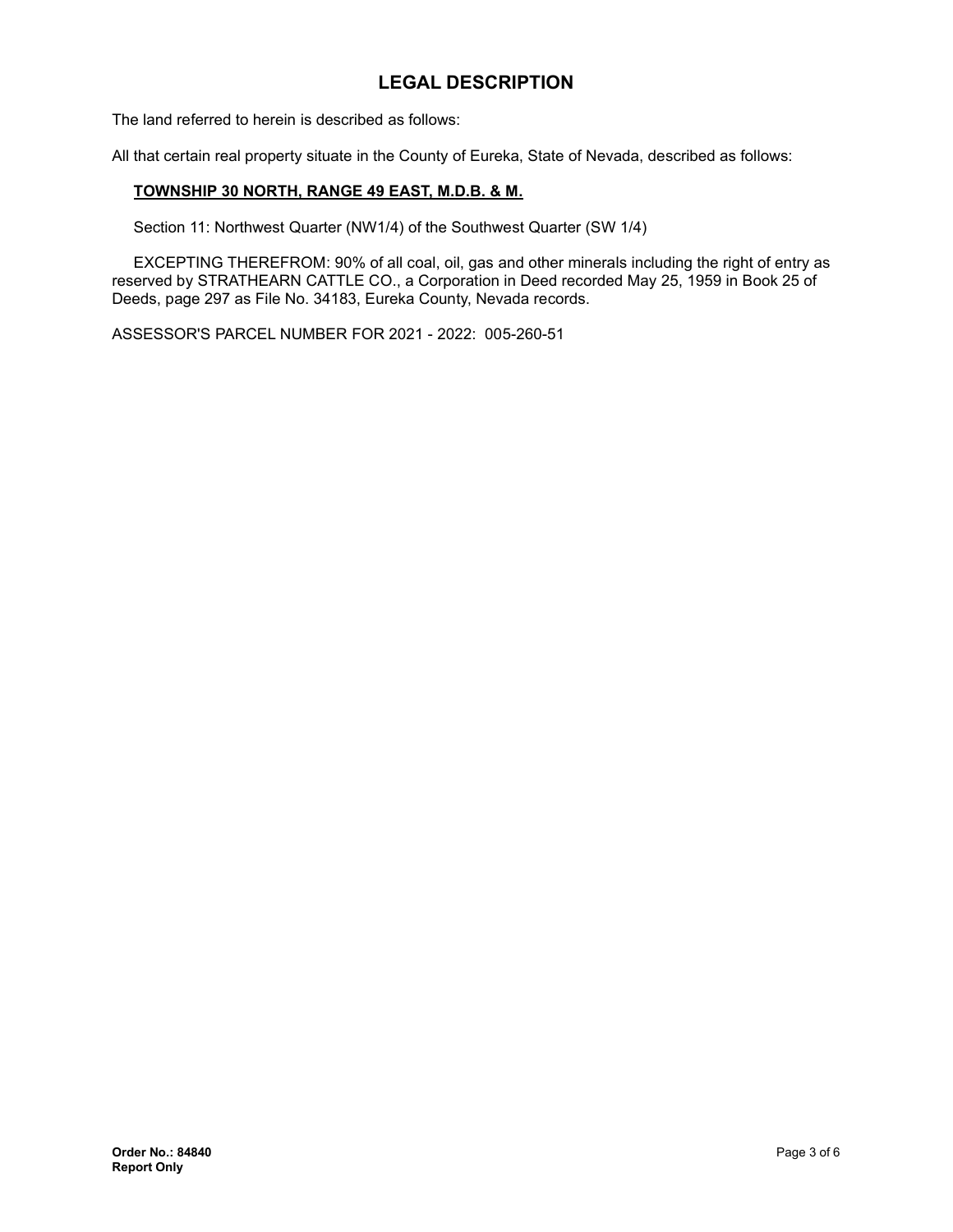At the date hereof, exceptions and matters affecting said land are as follows:

1. The vestee herein acquired title to said land by virtue of the Eureka County Tax Deed recorded June 7, 2021 as File No. 2021-245181, Eureka County, Nevada records. Upon the payment of the delinquent taxes assessed to APN 005-260-51 to the Vestee herein, said vestee will reconvey the subject property to the last known record owner:

LYNN C. BROWN and ROBERT V. BROWN

Taxes are subject to the additional accrual of interest and penalties. Please contact the Eureka County Treasurer for the exact amount to redeem said property. (Phone 775-237-5262).

- 2. A lien for supplemental taxes as might be assessed and collected by the County Assessor on the personal property Tax Roll in the event improvements have been commenced or completed within the past year, in accordance with Nevada Revised Statutes 361.260.
- 3. Any assessments, charges and fees which may be or may become due to the City or County, by reason of said premises lying within the boundaries of such city or county.
- 4. Any portion of said lands within the lines of public roads as now established.
- 5. Existing rights in use or of record in favor of the public or third parties for highways, roads, railroads, pipelines, telephone, telegraph and electrical transmission lines, canals, laterals and drains.
- 6. Notwithstanding the insuring clauses of the policy, the Company does not insure against loss or damage by reason of a lack of a right of access to and from the land.
- 7. Any right, title and interest in and to any of the minerals and mineral ores within or underlying the Property, including, without limitation, oil, natural gas and hydrocarbon substances, geothermal steam, brines and minerals in solution, and sand gravel and aggregates, and products derived therefrom, together with any rights of ingress and egress in, upon or over the Property and to make such use of the Property and the surface thereof as is necessary or useful in connection therewith, which may have been reserved by other parties at the time that the Property was conveyed to Grantor or which may have been conveyed by Grantor to any third parties.
- 8. Provisions contained in Patent No. 330/924470 from the United States of America to Central Pacific Railroad Company, recorded April 18, 1924 in Book 19 of Deeds, page 541 as File No. 15742, Eureka County, Nevada records.

Mineral lands excluded: and

WHEREAS, it is further provided in said Act of July 5, 1864, that "the term 'mineral land' whenever the same occurs in this Act, and the Act to which this is an amendment, shall not be construed to include coal and iron land:"

- 9. Minerals of whatsoever kind, subsurface and surface substances, including but not limited to coal, lignite, oil, gas, uranium, clay, rock, sand and gravel in, on, under and that may be produced from the Land, together with all rights, privileges, and immunities relating thereto, whether or not appearing in the Public Records or listed herein. The Company makes no representation as to the present ownership of any such interest. There may be leases, grants, exceptions or reservations of interests that are not listed.
- 10. Water rights, claims or title to water, whether or not shown by the public records.
- 11. Discrepancies, conflicts in boundary lines, shortage in area, encroachments, or any other facts which a correct survey would disclose, and which are not shown by the public records.
- 12. The property described herein is classified as "Open Range" and is subject to all matters and requirements associated therewith. Nevada is an open range state and it is the responsibility of the property owner to fence out livestock.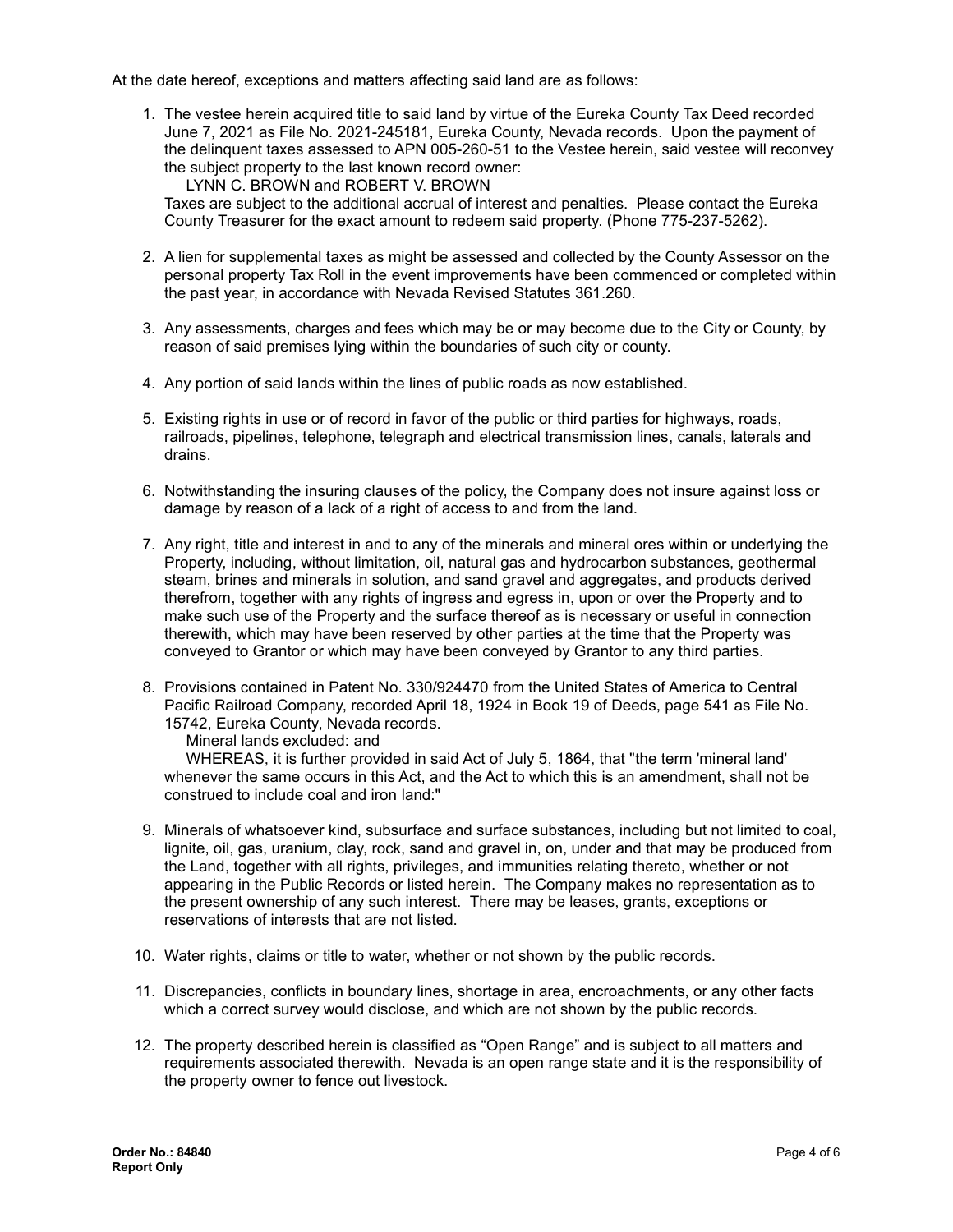13. Provisions and matters contained in the Deed dated September 2, 1930 from Central Pacific Railway Company to Southern Pacific Land Company, recorded January 7, 1931 in Book 21 of Deeds, page 26 as File No. 18805, Eureka County, Nevada records, including but not limited to, the following:

FURTHER EXCEPTING FROM THE FOREGOING CONVEYANCE:

First. A strip of land four hundred (400) feet wide, lying equally on each side of each main track, side track, spur, switch and branch line of the railroad and branches thereof, extending from San Jose, California, Northerly and Easterly through the States of California, Nevada and Utah to Ogden, Utah, as the same are now constructed or located upon, across or adjacent to any of the lands hereby conveyed.

Third. All parts and parcels of said lands which are now used for the operation and maintenance of either of the above described railroads and branches thereof, or for the tracks, yards, depot grounds, buildings, or other structures thereof.

Fourth. The right to use any water naturally rising upon or flowing across any of said lands which has heretofore been appropriated by, and is now being used for the operation of the railroads and the right (to the extent that the same may heretofore have been exercised) to conduct the same, as well as water rising upon other lands, across any of the lands hereby conveyed, in pipes or aqueducts for the purpose aforesaid, together with the necessary right of way therefor.

14. Reservations and conditions as set forth in deed by Southern Pacific Company, a Corporation, to BERNICE STRATHEARN, recorded June 20, 1958 in Book 25 of Deeds, page 240 as File No. 33672, Eureka County, Nevada records.

SAVE AND EXCEPTING THEREFROM the right to use all water naturally rising upon or flowing across said land which may be needed for the operation and repair of such railroad, and the right to conduct the same as well as water rising upon other land, across the land herein described, in pipes or aqueducts, for the purpose aforesaid together with all necessary rights of way therefore.

PROVIDED that no lapse of time in the exercise of the right to take and use water, or in the selection of the strips of the land herein excepted or rights of way for the conduct of water, shall be deemed an abandonment of said rights or property by first party, nor a vestiture of any adverse right in second party, that second party shall erect and forever maintain good and sufficient fences on both sides of said strip or strips of land herein excepted.

15. Reservations and conditions as set forth in a Deed from SOUTHERN PACIFIC COMPANY, a Corporation to BERNICE STRATHEARN recorded June 20, 1958 in Book 25 of Deeds, page 240 as File No. 33672, Eureka County, Nevada records.

SAVE AND EXCEPTING THEREFROM the right to use all water naturally rising upon or flowing across said land which may be needed for the operation and repair of such railroad, and the right to conduct the same as well as water rising upon other land, across the land herein described, in pipes or aqueducts, for the purpose aforesaid together with all necessary rights of way therefore.

PROVIDED that no lapse of time in the exercise of the right to take and use water, or in the selection of the strips of the land herein excepted or rights of way for the conduct of water, shall be deemed an abandonment of said rights or property by first party, nor a vestiture of any adverse right in second party; tht second party shall erect and forever maintain good and sufficient fences on both sides of said strip or strips of land herein excepted.

- 16. An easement for Power, Utility, and Roadway over the Northerly and Westerly 30' as reserved in a deed recorded October 20, 1965 in Book 8 of Official Records, page 572, File No. 41362, Eureka County, Nevada records.
- 17. Any matter, defect or interest existing, or which may arise, from the failure to include the marital status of the Grantee in the Deed recorded August 30, 1979 in Book 73 of Official Records, page 12 as File No. 69410, Eureka County, Nevada records.

If said parties were married, the herein described property would be subject to the community property interest of the spouse.

18. Rights, title and/or interest in favor of third parties including any parties in possession of said land.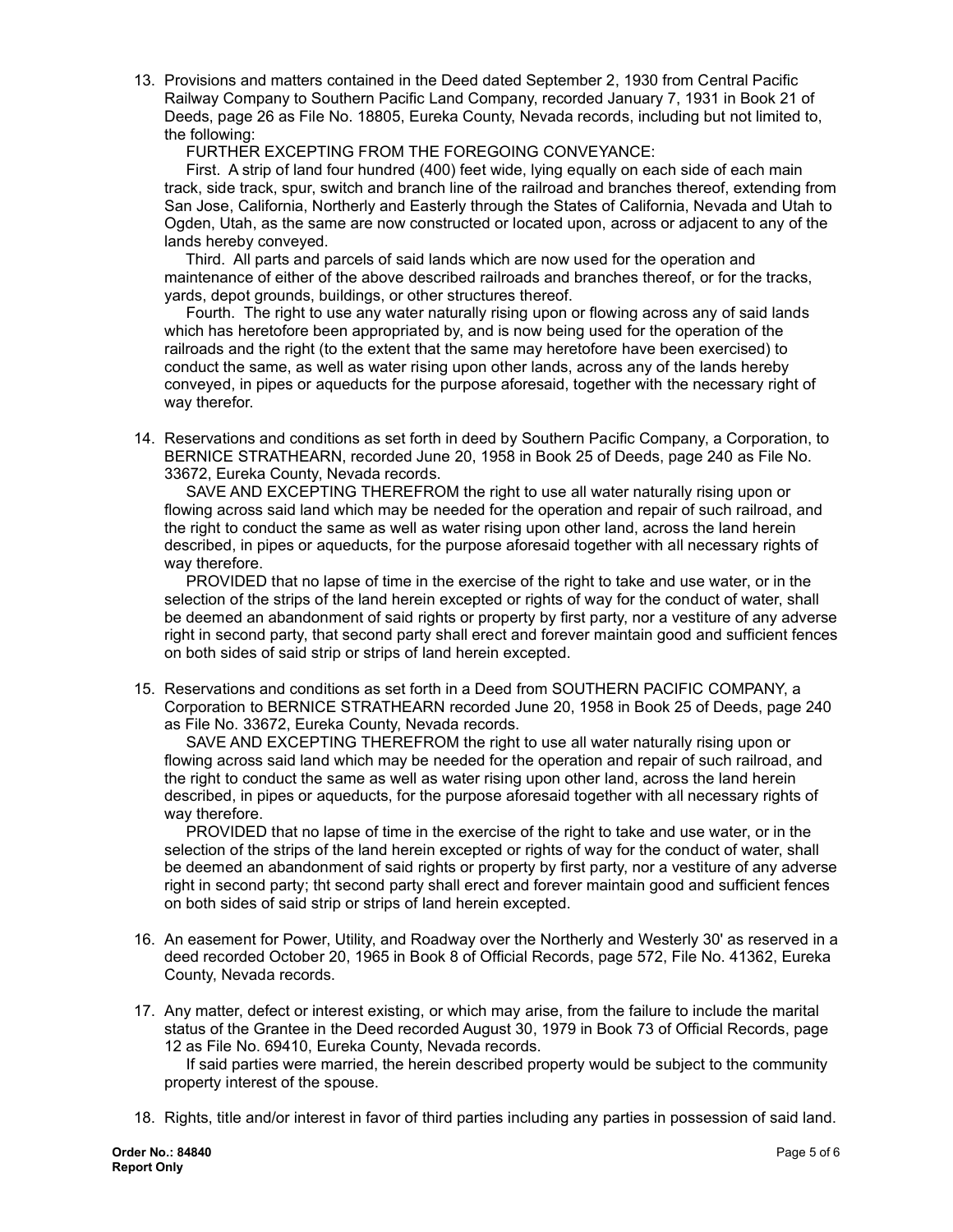19. Enclosed herewith is our statement of charges for this report. Any reference herein for a policy of title insurance is hereby cancelled. No Guarantee is made regarding (a) matters affecting the beneficial interest of any mortgage or deed of trust which may be shown herein as an exception, or (b) other matters which may affect any such mortgage or deed of trust. No guarantee is made regarding any liens, claims of lien, defects or encumbrances, whether or not shown herein as an exception.

NOTE: The address of the herein described property is purported to be: No Known Address Crescent Valley, NV 89821

Based on our review of the record, we recommend that notices of sale be provided to those listed below. Said list should not be construed to constitute the only notices required; others may be required by statute, regulations, common knowledge, and/or general practices. PLEASE NOTE: Said list may not contain the address on file at the County Treasurer's office prior to the recording of the tax deed. Please refer to the last tax roll prior to the tax deed for any additional addresses. This list is provided strictly as a courtesy and no guarantee or warranty should be assumed therefrom.

LYNN C. BROWN ROBERT V. BROWN 1095 STANGER AVE. IDAHO FALLS, IDAHO 83401

LYNN C. BROWN ROBERT V. BROWN NO KNOWN ADDRESS CRESCENT VALLEY, NV 89821

LYNN C. BROWN ROBERT V. BROWN 4629 SHAWNEE BOISE, ID 83709

#### **END OF EXCEPTIONS**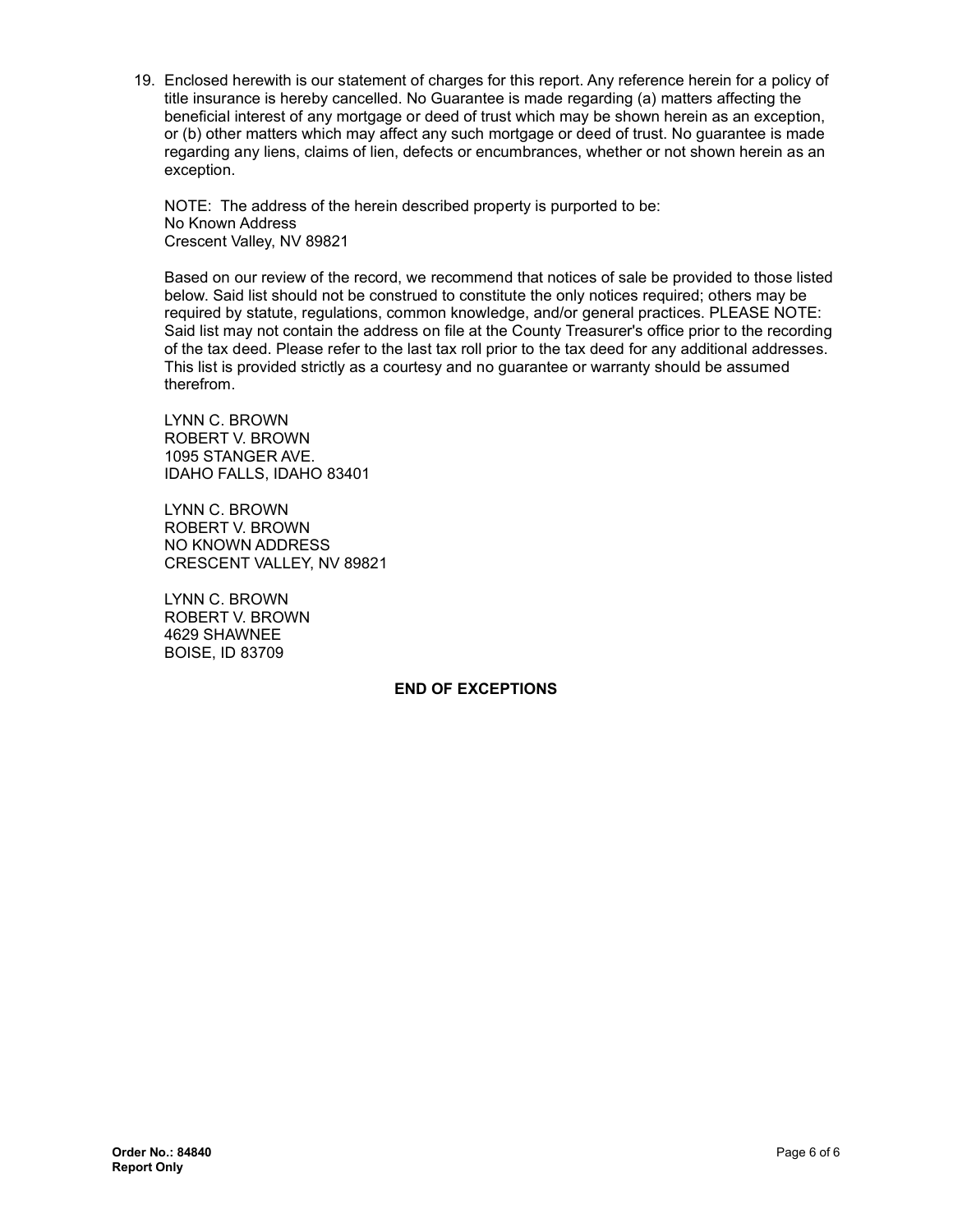